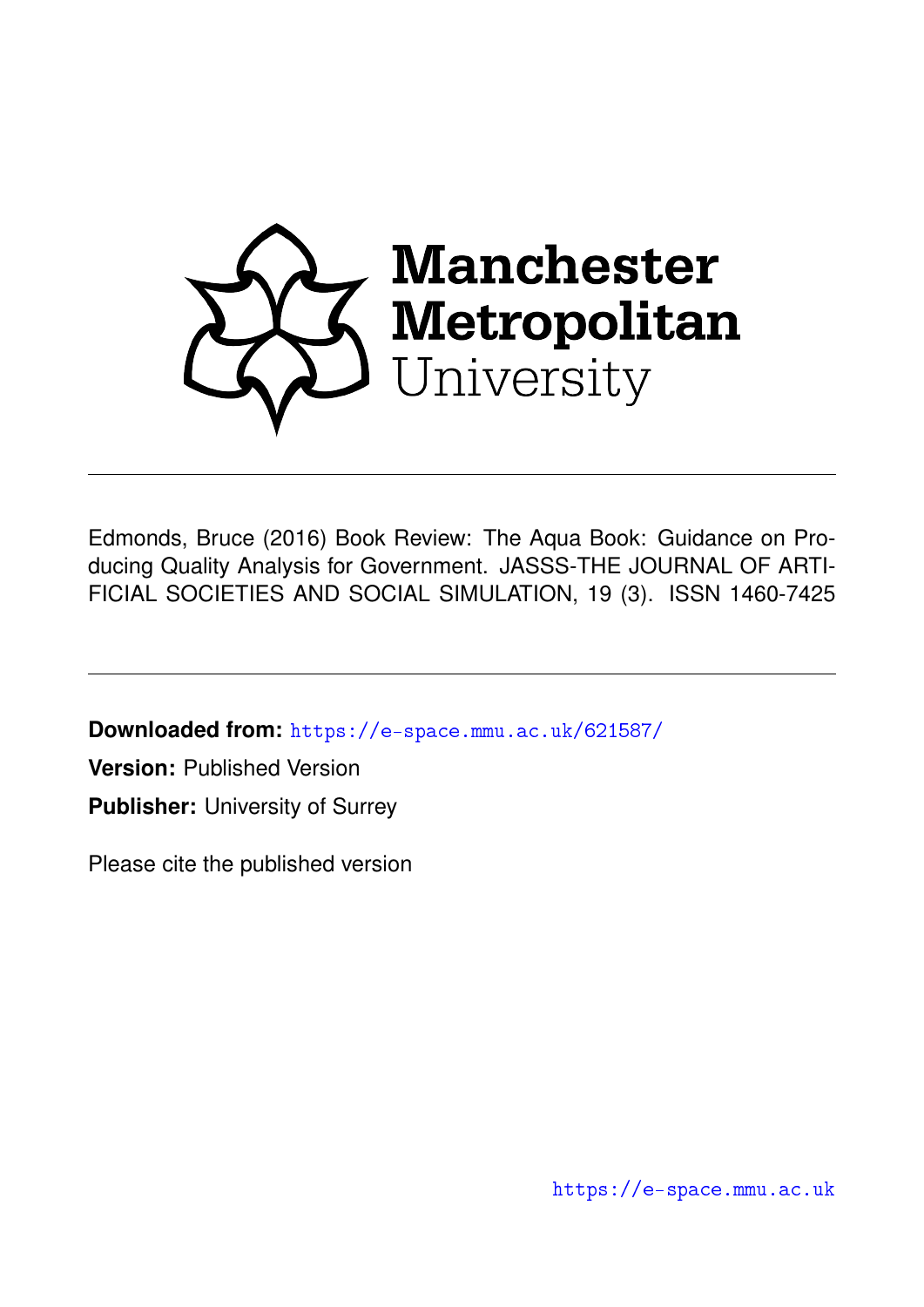© Copyright JASSS



## The Aqua Book: Guidance on Producing Quality Analysis for Government

**HM Treasury** HM Treasury: United Kingdom, 2015 ISBN 978-1-910337-67-7

## Reviewed by **Bruce Edmonds**

Manchester Metropolitan University



In 2012 the UK government ran a competition for who would run a particular service (the InterCity West Coast rail franchise). Civil servants modelled the various bids to assess its costs and benefits and a winner of the competition announced as a result. Unfortunately for the government, this decision was challenged in the courts and it turned out that there were mistakes in the modelling, and the decision was retracted. This caused the government some embarrassment as well as cost it quite a bit of money because it had to re-

run the competition. This illustrated the importance of analysis and modelling in delivering a major government project as well as what can happen if the modelling was of poor quality.

As a result the government instituted an extensive review of models and modelling practice with its decision-making processes. This review (MacPherson rep, interim, appendix) catalogued the models currently within use within the UK government and came up with a list of recommendations as to future modelling practice. On that basis of this review a committee was formed which developed mature recommendations in the "Aqua Book". This is a review of this book along with its associated resources.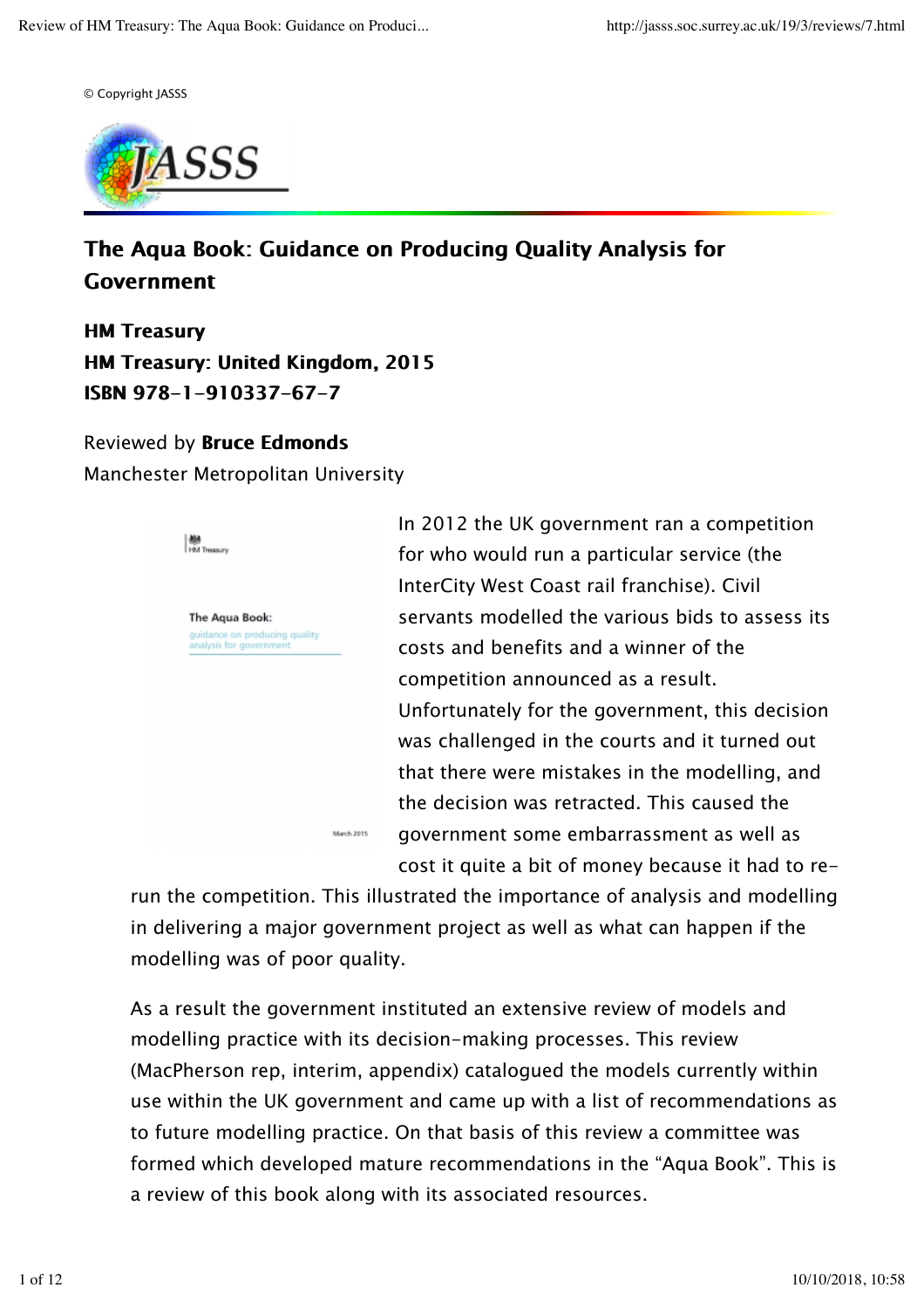Although these resources were designed for civil servant modellers they include a lot of advice that is highly relevant for other modellers. It is also significant in that it is the first set of recommendations for policy modelling developed by a government that I know of [1]. As a result this might develop into an established standard for modelling, and certainly for models that might be used within government as part of a policy-making process. In general I feel that there is insufficient dialogue between academic and government modellers. The UK government is starting to address this, with initiatives to involve more outside expertise in government modelling exercises. This review is partly to raise awareness among academics to the developments within Government but also to learn from these for nongovernment modellers.

The Aqua Book (AB, HM Treasury 2015a) starts off with its rationale (p.9):

1.1 Analysis is vital to the success of policy development and the delivery of programmes, projects and operational services. Analysis helps to shape and appraise options, provides insight into how complex systems work and behave, measures system performance and improves efficiency.

1.2 However, if analysis and any supporting models, data and assumptions are not fit-for-purpose then the consequences can be severe ranging from financial loss through to reputational damage and legal challenge. In the most severe of consequences, lives and livelihoods can be affected.

Thus it recognises that analysis and modelling in general is central to the efficient and intelligent delivery of services. Indeed the MacPherson review already lists hundreds of models already used in various departments for a wide variety of purposes and subject to different levels of quality assurance (HM Treasury (2013c)). However it also vividly illustrates the approach of the government to such models which is to seek to prevent modelling 'errors'.

The aim of AB is summarised as follows (p. 7):

…to extend best practice across the whole of government. They focus on quality assurance, governance and accountability, culture, capacity, capability and control. … It outlines a sensible, achievable set of principles. These principles will help ensure that our work can be trusted to inform good decision making. ...we need to create an environment where the skills and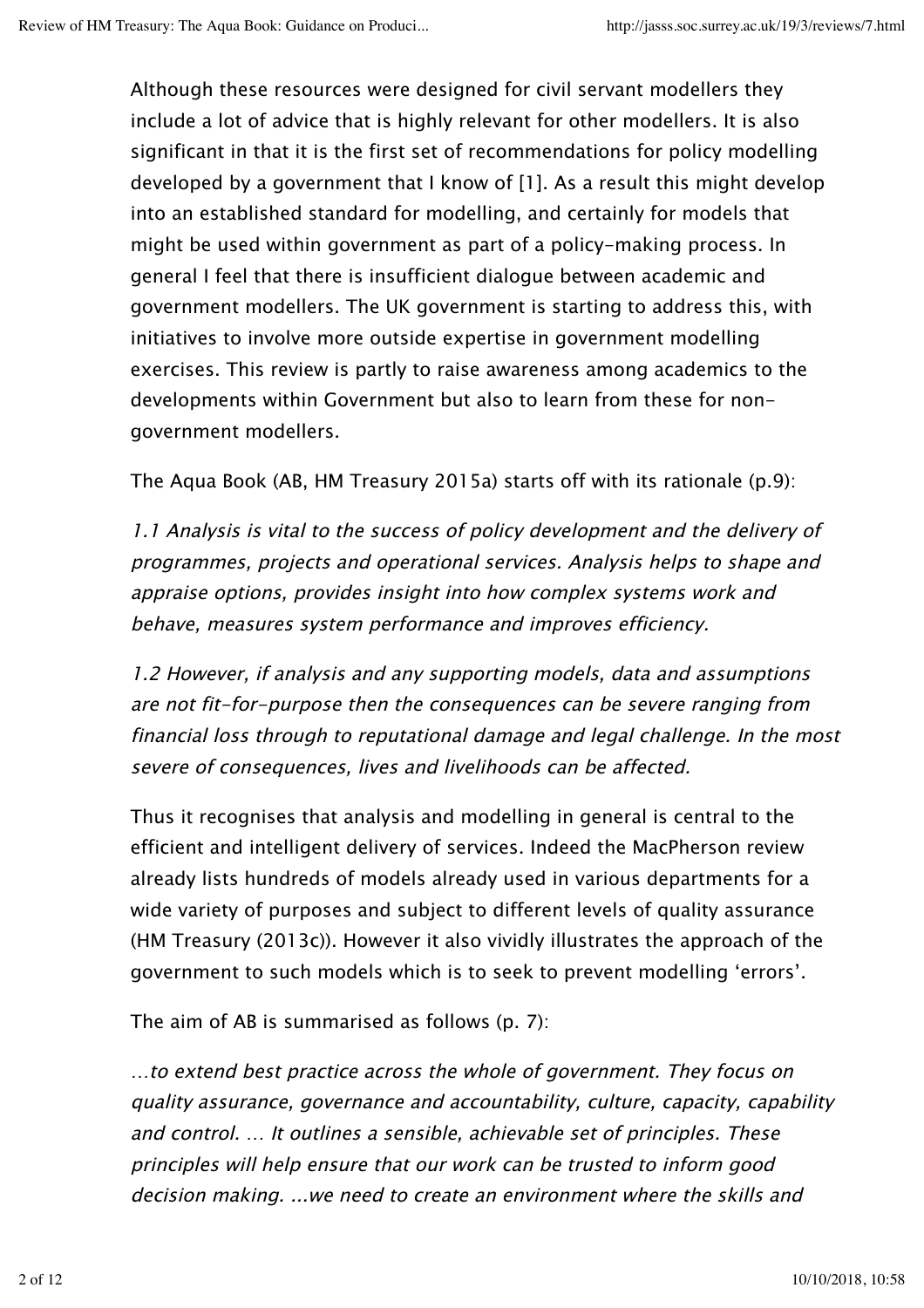time to deliver analysis is respected, and a culture that values it is encouraged.

The book goes on to make recommendations in three areas: identifiable roles to cover different areas of responsibility, the right modelling environment, and the analytic process, ending with a summary of resources to aid modellers.

Unsurprisingly, in a hierarchical civil service where service flows upwards to the minister (an elected politician) and decisions flow downwards, there is a concern that identifiable responsibilities be established. Thus it recommends the creation of four roles for each model:

• the senior responsible officer (SRO) who is ultimately accountable,

• the commissioner who specifies and appoints the analytic team to do the modelling,

• the person who assures and checks the quality control,

 $\cdot$  and the person(s) who do the analysis.

These four roles might be combined in the same person, but remain separate for the purposes of these guidelines. During the whole process a quite intensive collaboration is envisaged between these with almost continual communication between them being a prime recommendation of the report. Thus the AB book mirrors the more general policy development cycle [2] in which the modelling is embedded (Green Book, GB; HM Treasury 2013a). In contrast in academic modelling these are often not distinguished, being all performed by a single person. However, it might be much better if modellers did have a real 'customer' for whom the modelling is done rather than this being merely a narrative that is invented post-hoc to justify their effort, and the process of specifying and deciding the modelling approach be more independent of the model assurance as well as the model development and analysis itself.

The right modelling environment involves (p. 9):

…a culture where leaders value and recognise good quality assurance. It requires adequate capacity, including specialist skills and sufficient time to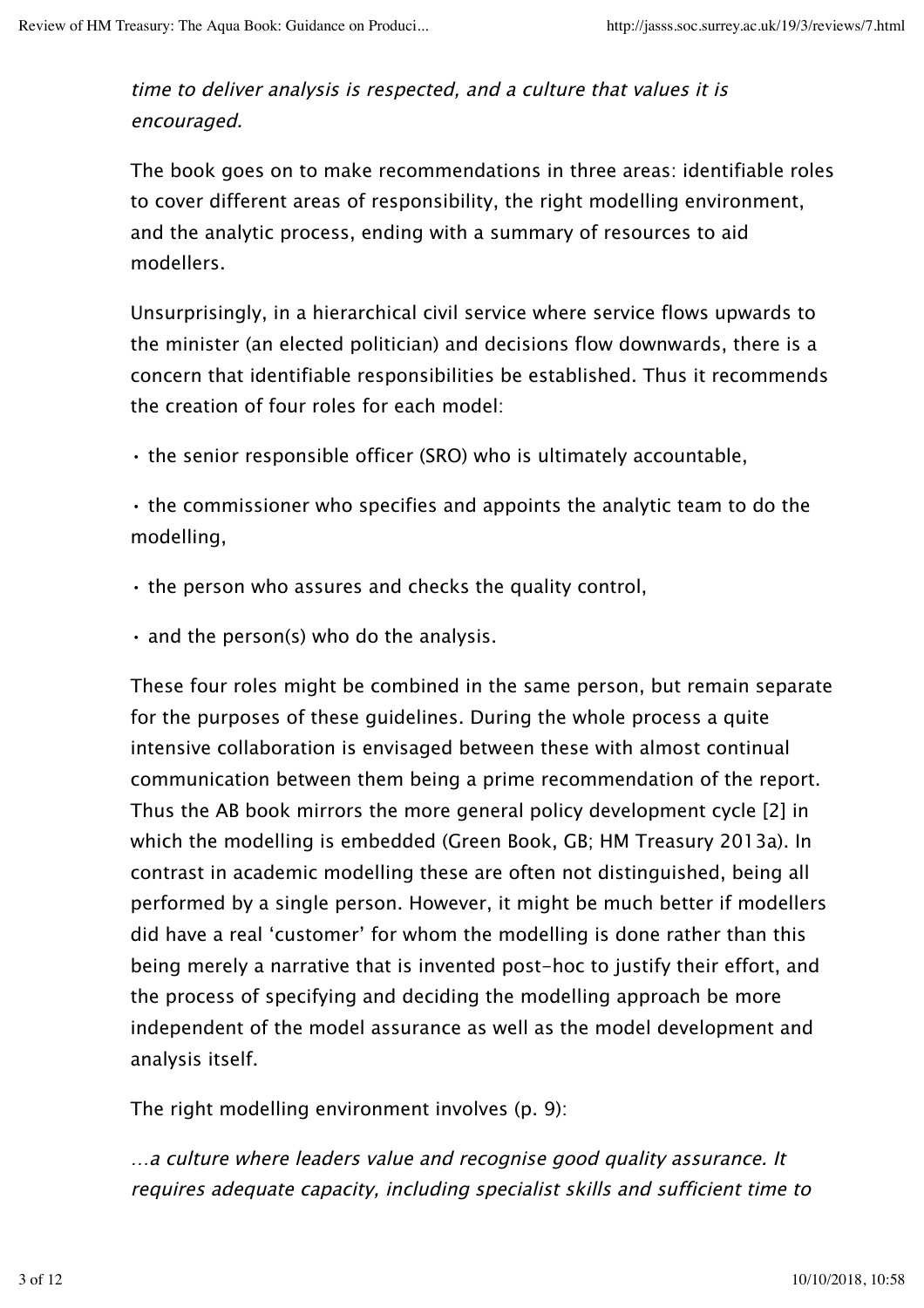conduct quality assurance effectively. It also needs a set of controls… and a route for challenge where analysts have concerns.

This is an area where academics have relatively high levels of time and available skill, as well as a free ability to challenge any modelling decisions. On the other hand the level of quality assurance can be low, with modellers basically making it up as they go along. Higher standards could definitely be developed in this regard.

The most interesting part of the AB for social simulators will be the guidance that is developed for the modelling process itself. Here the AB makes four broad recommendations (p. 10):

• Proportionality of response (in relation to risks and amount of use)

• Assurance throughout development (quality assurance throughout model lifecycle including documentation)

• Verification and validation (checking fit for purpose)

• Analysis with RIGOUR: quality analysis needs to be Repeatable, Independent, Grounded in reality, Objective, have understood and managed Uncertainty, and the results should address the initial question Robustly

Often academic modelling is done in the abstract with no danger of significant decisions being made as a result, so the risks are minimal. However, as social simulation becomes less experimental and more useful this will have to change as models get used as part of decision-making processes. The picture of assurance through development is in sharp contrast to much of the actual practice in academic modelling where a lot of the 'assurance' is done post-hoc after the analysis and just before publication (Norling et al. 2013). Checking fit for purpose presumes that the exact purpose for a model is specified, which is often not the case in academic modelling [3].

The 'RIGOUR' criteria for quality modelling are all wonderful ideals, but differ wildly in how achievable they are. Repeatability can be greatly improved through adequate documentation and is closely associated with an ability to replicate models. All academic modelling should be independent, but is often highly biased by what is traditional in a field or what is easier to implement –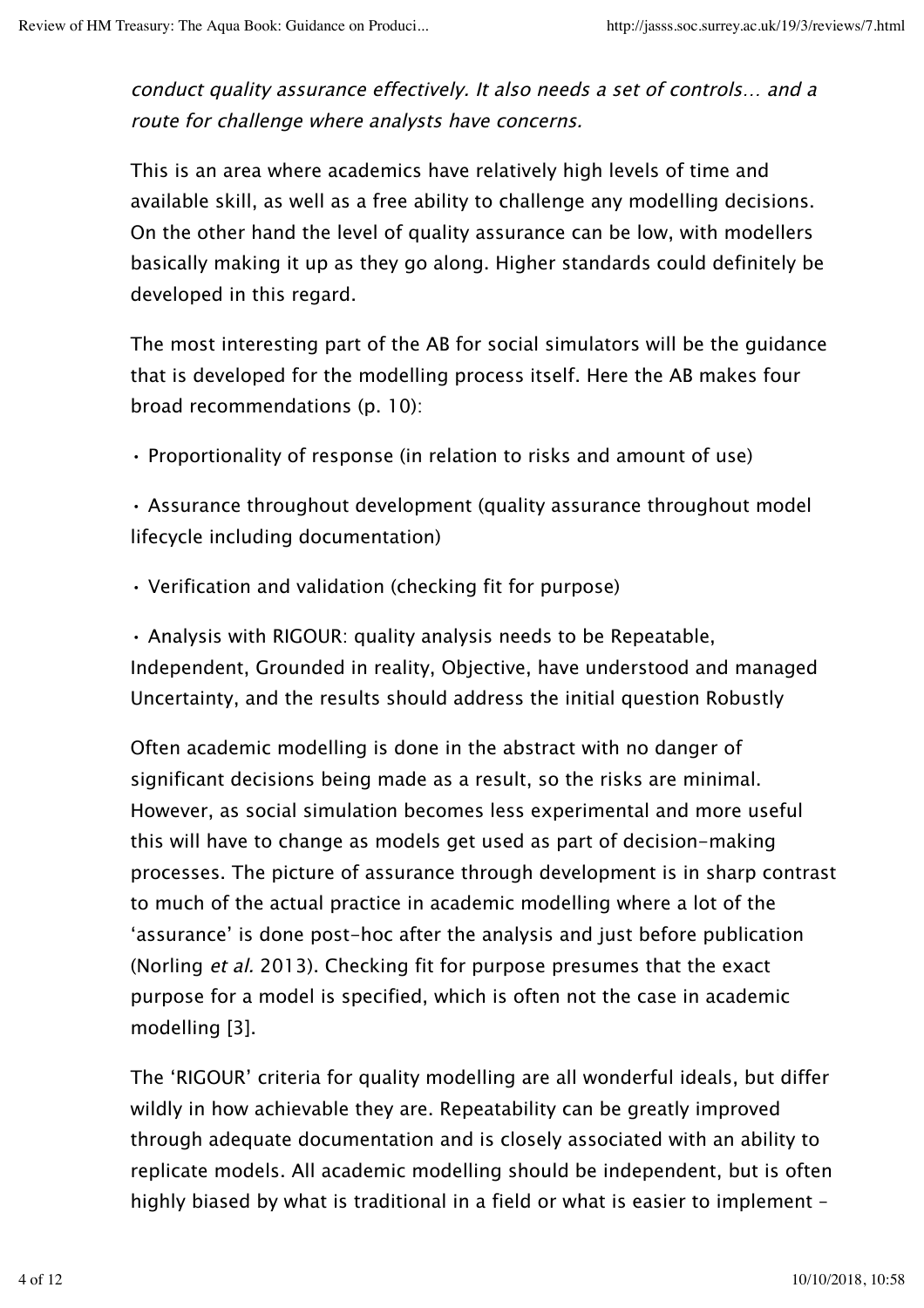academic modelling might be relatively free of outside biases but it generates whole forests of internal ones [4]. I and others have long argued that social simulation should be more grounded in evidence rather than hoping abstract models will be 'roughly right' [5]. If we knew how to make a social simulation 'robust' we would be getting Nobel prizes.

The issue of uncertainty goes to the heart of much social simulation. Much in the AB about uncertainty assumes two connected things: (a) that they are dealing with the kind of non-chaotic mathematical/accounting models where uncertainty can be estimated and (b) what they are modelling is such that all the important factors can be accounted for. This is linked to the implicit purpose for many of the models the AB talks about which are to forecast the effect of possible decisions. For many social phenomena there are always unmodelled processes that could overwhelm the results of any analysis, and where analytic mathematical models [6] are clearly inadequate. Here forecasting is (almost always) not a purpose that can be fulfilled but rather the aim is to explain observed data with a complex process, or to do a kind of risk-analysis – discovering some of the complex processes which could result from a situation.

The Aqua Book is divided into three parts. Part A is aimed at the SRO's and commissioners of analysis, covering: how commissioning and specifying analysis relates to the decision-making processes it is embedded within (Chapter 2); how to ensure the modelling is fit for purpose through quality assurance (Chapter 3); Chapter 4 goes into how to implement the quality assurance; and Chapter 5 looks at documenting and assessing the uncertainty in what is modelled. Part B is aimed at the analytical assurer and the analyst. It seeks to clarify the responsibilities of the various roles within the modelling life cycle. In this part: Chapter 6 looks at verification and validation; how to check that the model has been checked (Chapter 7); and analysing the vulnerability of a model to sources of uncertainty. The final section, Part C is a single chapter (Chapter 9) listing associated helpful resources (HM Treasury et al. (2015b)).

I will not describe all that is of interest in this book, but only point out some of the highlights.

• It acknowledges a variety of modelling types and purposes. The purposes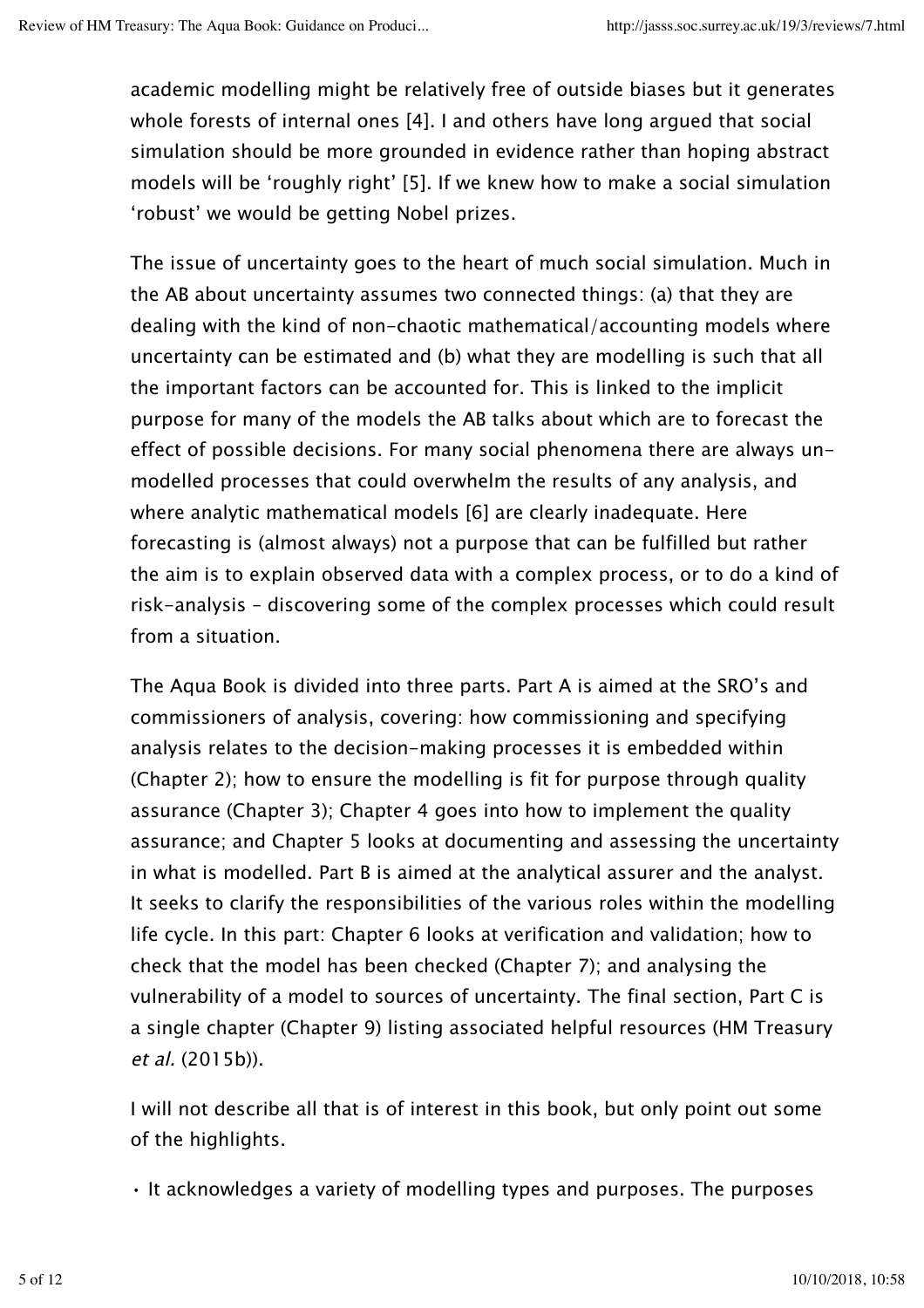that are distinguished (p. 14) are: testing systems under a variety of scenarios, carrying out investigations to understand a problem in more detail, enabling the monitoring of processes to facilitate risk management, comparing and appraising options, and understanding past behaviour to better prepare for the future. This is helpful because clarity in identifying and specifying the purpose of any particular modelling exercise is vital. A lack of clarity or even a conflation of purposes is, in my view, one of the major current weaknesses in social simulation modelling, allowing poor quality modelling to be published and deceiving potential modelling clients as to their power and usefulness. However this particular list does not cleanly distinguish different kinds of modelling project, and I suspect that many of these will simultaneously hold for many projects. Also the link from purpose to the kind of checks needed on the modelling is missing here – what is necessary to get a better understanding of the past is very different from that needed for anything requiring accurate forecasting.

• The list of types of model (p. 15) is clearer, probably because these have grown out of modelling practice within government. They are: policy simulation (to better understand the consequences of policy options, e.g. distributional impact of tax and benefit changes), forecasting the future (e.g. future energy demand), financial evaluation (e.g. working out costs of a project), procurement and commercial evaluation (e.g. evaluate bids for service franchises), planning (e.g. assess number of teachers that need to be trained), 'science based' (the modelling of the physical environment, e.g. likelihood of floods), allocation of funds (how they are distributed over regions and services), and conceptual ("understand the key influences that are important to a system"). These are distinguished by the history of their use, the areas they are applied to, their associated techniques and their purposes. Recognising and retaining their different identities is probably wise as their associated practices will have subtly developed over the years to suit their purposes and the processes the modelling is embedded within.

• The book goes into quite a lot of detail about which of the above roles should be involved at each stage of the modelling process and what their responsibilities are at these stages. Throughout it stresses the importance of communication, getting away from a model where the modellers go off for a period of time and come back with the 'answers' and towards one with continual engagement between the people involved. Thus this picture of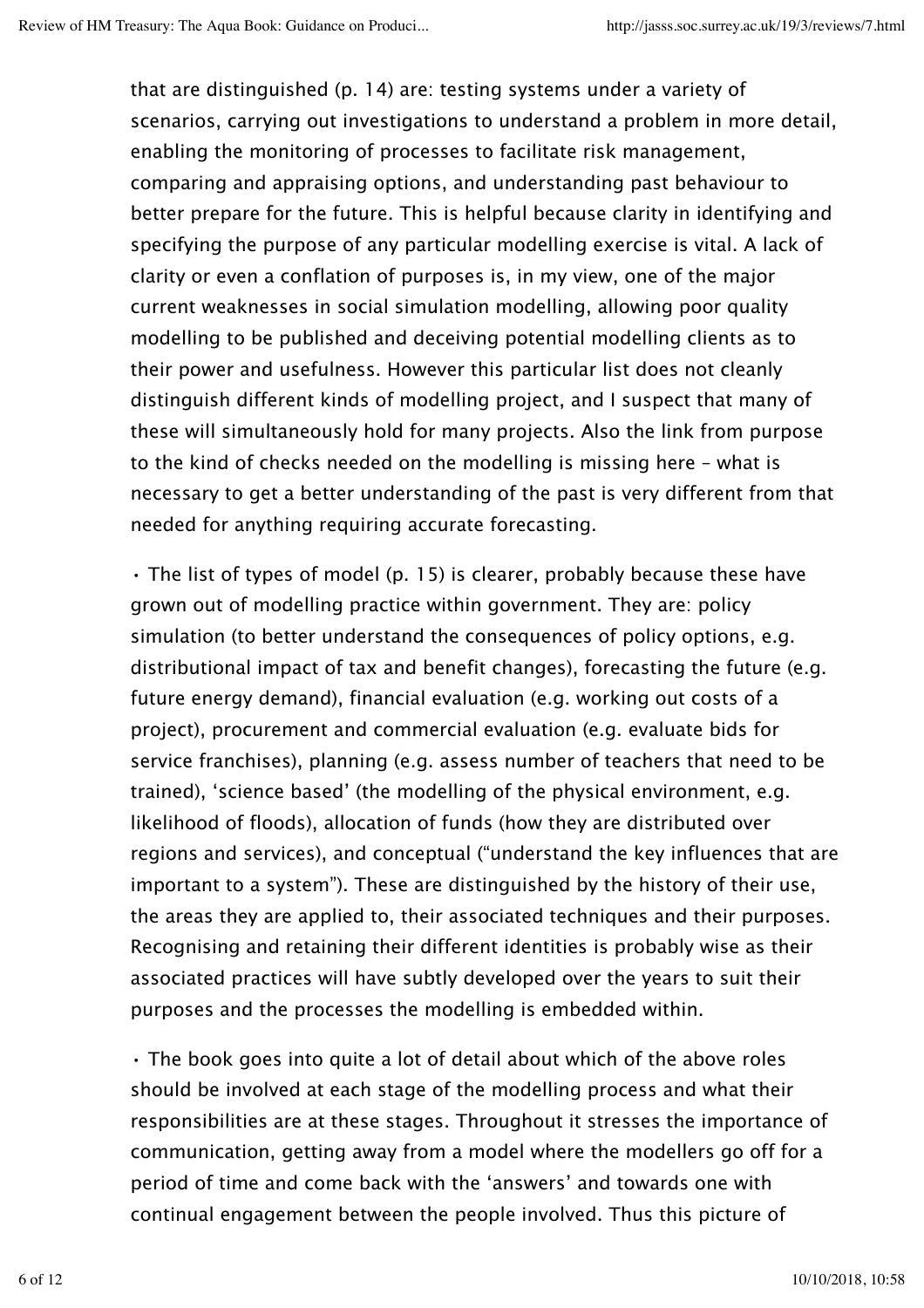modelling is very different from the one found in academia, which tends to be a largely solitary activity (with the exception of those at the participatory end of the modelling spectrum, such as 'companion modelling' (handbook chap).

• The book spends a lot of time, one way or another, talking about the assessment and management of 'uncertainty' (within the context of its attitude to risk as described in the 'Orange Book' (OB; HM Treasury 2013b) [7]). This is clearly one of the main targets for improvement and (reading between the lines) one of the principle causes of friction between modellers and other policy actors. Here the AB basically recommends that: (a) a much greater proportion of the modelling attention and effort should be directed at this, (b) that the uncertainties that affect a modelling exercise should be communicated more often, more honestly and in non-ambiguous language and (c) to avoid communicating unwarranted confidence in the described outcomes. This is all good advice and should be adsorbed by social simulators. However the advice is all written from the point of view of what should be done by the various modelling roles, implying that the principle responsibility for good policy modelling lies with these. However, an equal responsibility lies with those that 'use' modellers and their analyses. Considerable anecdotal evidence suggests that policy actors have frequently made unrealistic demands upon modellers, seeking to offload some of the responsibility of decision making to some 'science' [8], as well as being impatient of the caveats and warnings that modellers include to accompany their results [9]. The book acknowledges the existence of 'deep uncertainty' but seeks to bracket it off. This kind of uncertainty will become increasingly relevant and will require a fundamental change in the way decision making is made (two chaps) – it will not be fixed or avoided by simply improving existing modelling practice (Edmonds & Gershenson 2015, Jager & Edmonds 2015).

• The book rightly places a big emphasis on verification and validation (Chapter 6). One of the interesting new developments in this regard is the continual documentation of the whole process including a log of: the verification and validation checks done, the changes and modifications and the reasons for making them, the various versions along with their differences in data and assumptions, as well as a list of issues that arise and risks identified. This compares with the suggestion that simulators of complex systems should publish 'TRACE' documents that log similar things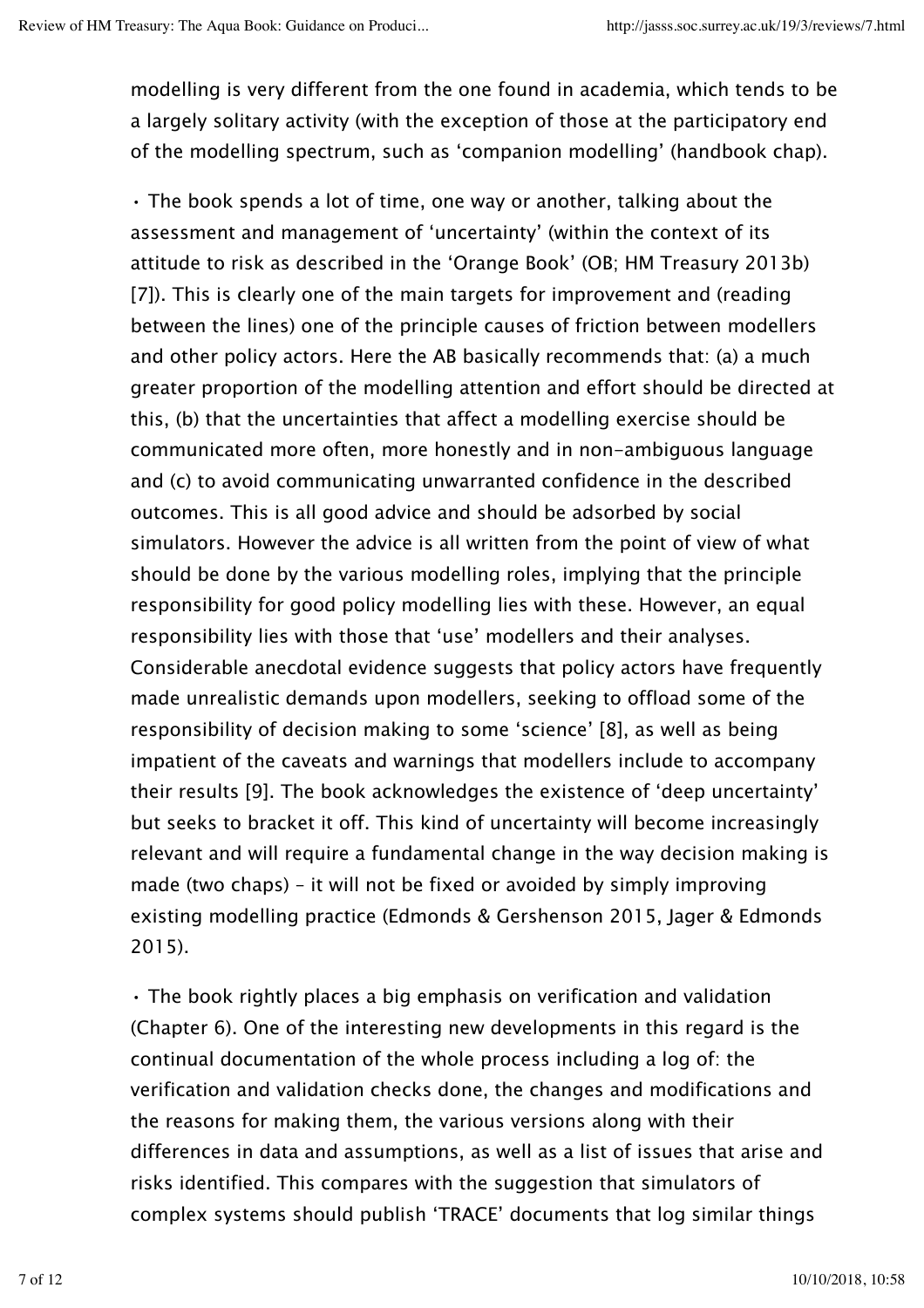along with their results (Grimm et al. 2014).

• Chapter 6 also recommends the 'independent' scrutiny and critique of modelling. Whilst a variety of internal scrutiny is described (this being the point of the separation of roles described above) it also briefly mentions 'peer review'. There are signs that the government is increasingly seeking some kind of independent views on its modelling, but how this is done is critical to its effectiveness. Much of this peer review would not meet current best practice within social simulation, where the model code and a complete description of the model implementation are required. Rather, often critique of only a broad overview or summary paper of the modelling is sought. I can understand why politicians or senior civil servants might wish to hide the basis of their decision making from the public that pays for it, but ultimately that is not in the interest of good policy development. Modelling should move with current trends towards transparency of governance and policy making and make more modelling completely transparent – publishing the code of their models (Edmonds and Polhill 2015). It might generate more 'noise' from academics as they seek to nit-pick at the model assumptions and techniques, but the public would become used to this and it would result in much sounder modelling (and hence the quality of policy developed as a result) in the longer-term.

• Finally, I would like to heartily recommend the associated set of resources that accompanies the AB (HM Treasury *et al.* 2015b) and is summarised in Chapter 9. This includes more detailed discussion and detail about verification & validation as well as a wonderful and succinct check list for reviewing models (National Audit Office 2016).

In conclusion there is much here to interest and inform the social simulation community in terms of modelling approach and practice. It also indicates that government modellers and academic modellers have a lot that they could usefully swap in terms of modelling techniques and practice. People do produce models for or with government departments and agencies will have to understand and take on board this guidance, but the rest of us could very usefully adopt much that is here.

Of course, even though this is very well considered and useful advice – there is very little that one could disagree with here – there are areas one could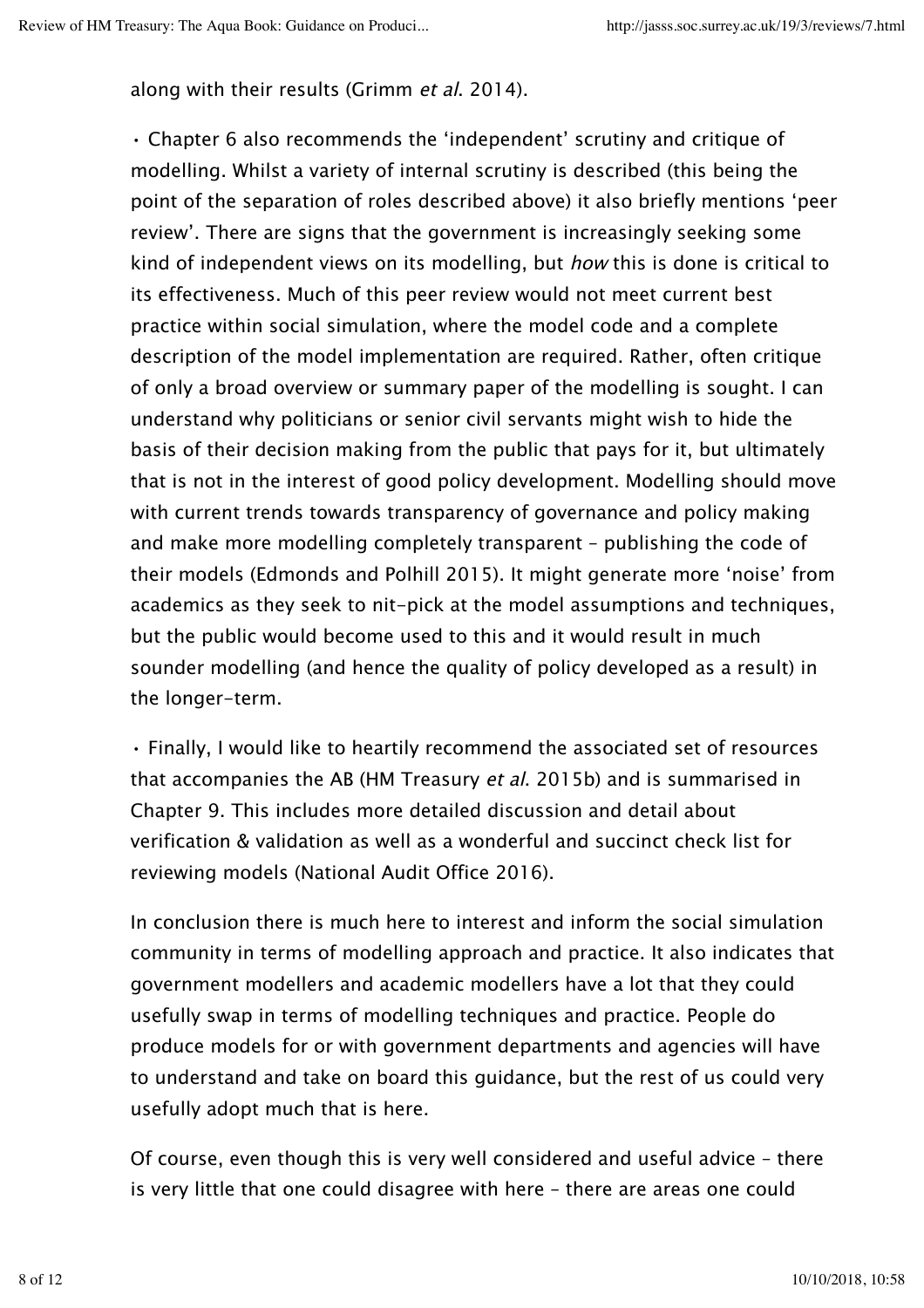criticise. The whole focus of the AB is on how modelling practice and management can be improved to provide a better service for policy makers. This will make modelling more onerous to do and hence increase its cost, maybe with a result in reducing the amount of modelling done in support of policy (at least in the short term), reflecting the precautionary principle implied in all of this. It might be concluded that it is generally better not to model than risk making a mistake, so if one was taking a blame-avoidance strategy one might deliver worse policy just because a perfect model was not possible [10].

The second main critique is that there is not equal weight on proving guidance with the policy 'clients' of modelling, the senior civil servants and politicians. Maybe this is simply not possible given the norms of the civil service, or maybe the AB is simply not the place for this, but the way models are used in a complex and radically uncertain world is at least as important as the modelling process itself. The MacPherson review (HM Treasury 2013c) was more explicit about this but these elements have largely disappeared in the development of the AB. I hope that this is, in fact, being addressed within government but I fear the AB marks a shift of responsibility for errors down towards the modellers.

Finally, the AB gives an impression of the pressure that government modellers are under. They often have to work to very tight deadlines and to increasingly high standards. Fortunately the UK government is now taking the development of modelling skills and capacity seriously by supporting them more and with its internal professionalization within the civil service. One can always decide policy on the basis of one's own intuition and qualitative advice especially when the development of quality modelling is so expensive in terms of time and resources. However a good model can deliver huge marginal benefits in the longer-term and even aid in the avoidance of major disasters, so it can be a very worthwhile investment. The next time someone complains about the level of their taxes and how it is all wasted on bureaucrats and civil servants, think about the sheer value that these modellers are delivering.

## **Notes**

[1] Although the Joint Research Council of the EU is in the process of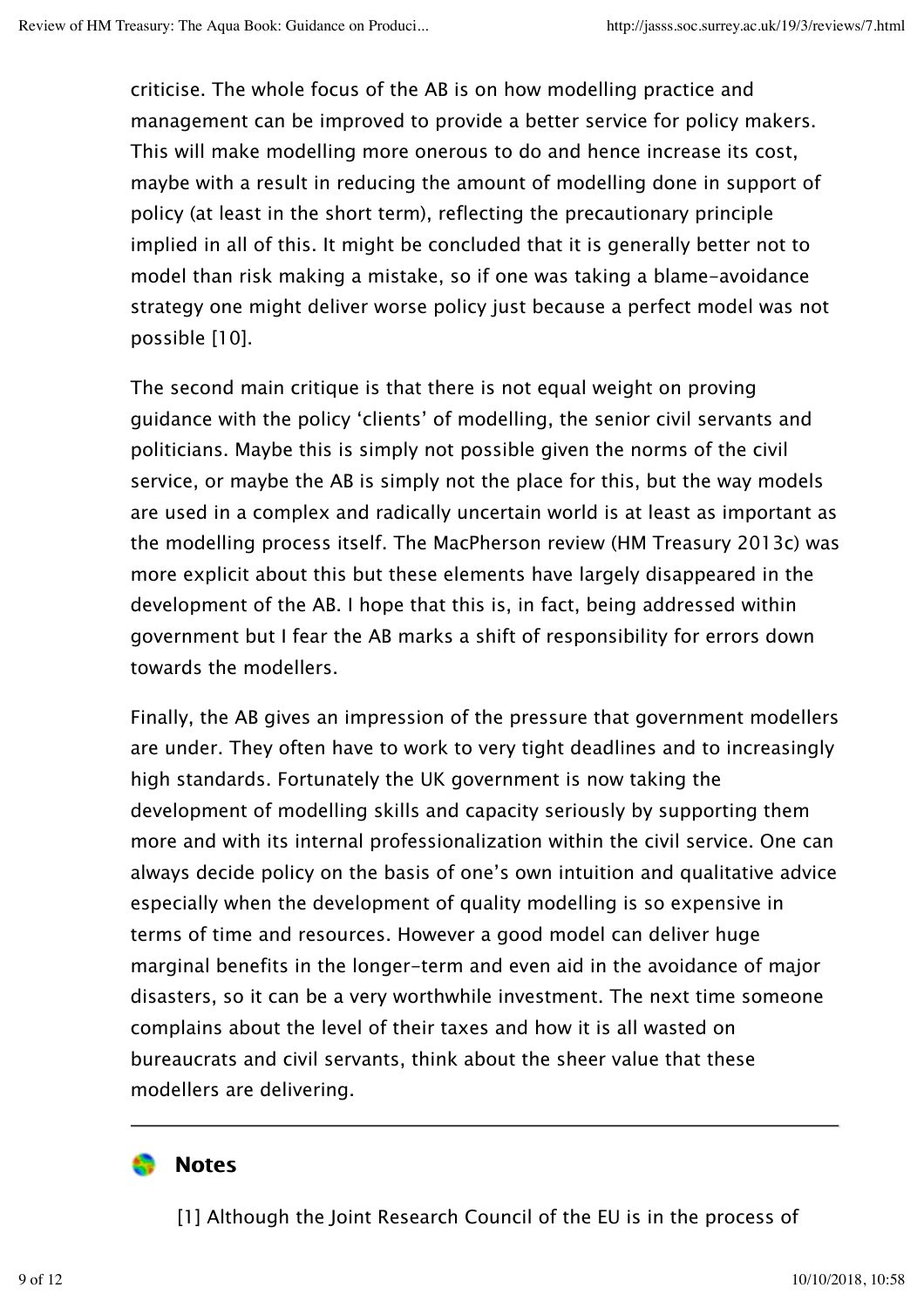developing something comparable for models used to assess ICTenabled Social Investment Projects (Misuraca & Kucsera 2016).

[2] This cycle is captured by the acronym ROAMEF within its 'Green Book' (GB): "For any given decision, the Rationale and Objectives must be understood. Following Appraisal of the options and implementation of the decision the outcome should be Monitored, Evaluated and the original rationale reconsidered with the completion of the Feedback".

[3] For example a confusion between explaining known data and forecasting unknown data (Edmonds & Moss 2001).

[4] To the extent, as (Kuhn 1962) pointed out, that we don't even see many assumptions for what they are.

[5] e.g. (Moss & Edmonds 2005, Edmonds 2010).

[6] By which I mean those that can be solved, if they can't be solved one has to simulate them anyway.

[7] Surely no one can say the UK civil service is not colourful!

[8] In the worst case they are only looking for modeling that supports the decisions they have already made.

[9] This was one of the main points that came out during a workshop at the Royal Society on the relationship between modellers and civil servants. It was reported how the caveats that modellers wrote to accompany their conclusions were often edited out as their results were reported up the policy tree, leading to the modellers becoming increasingly reluctant to make definite conclusions.

[10] Of course, whether this is the right decision depends on a lot of factors, including the risk of mistakes and the danger of deceiving oneself with a model as the AB documents.

## $\blacksquare$  References

EDMONDS, B. (2010). Bootstrapping Knowledge About Social Phenomena Using Simulation Models. Journal of Artificial Societies and Social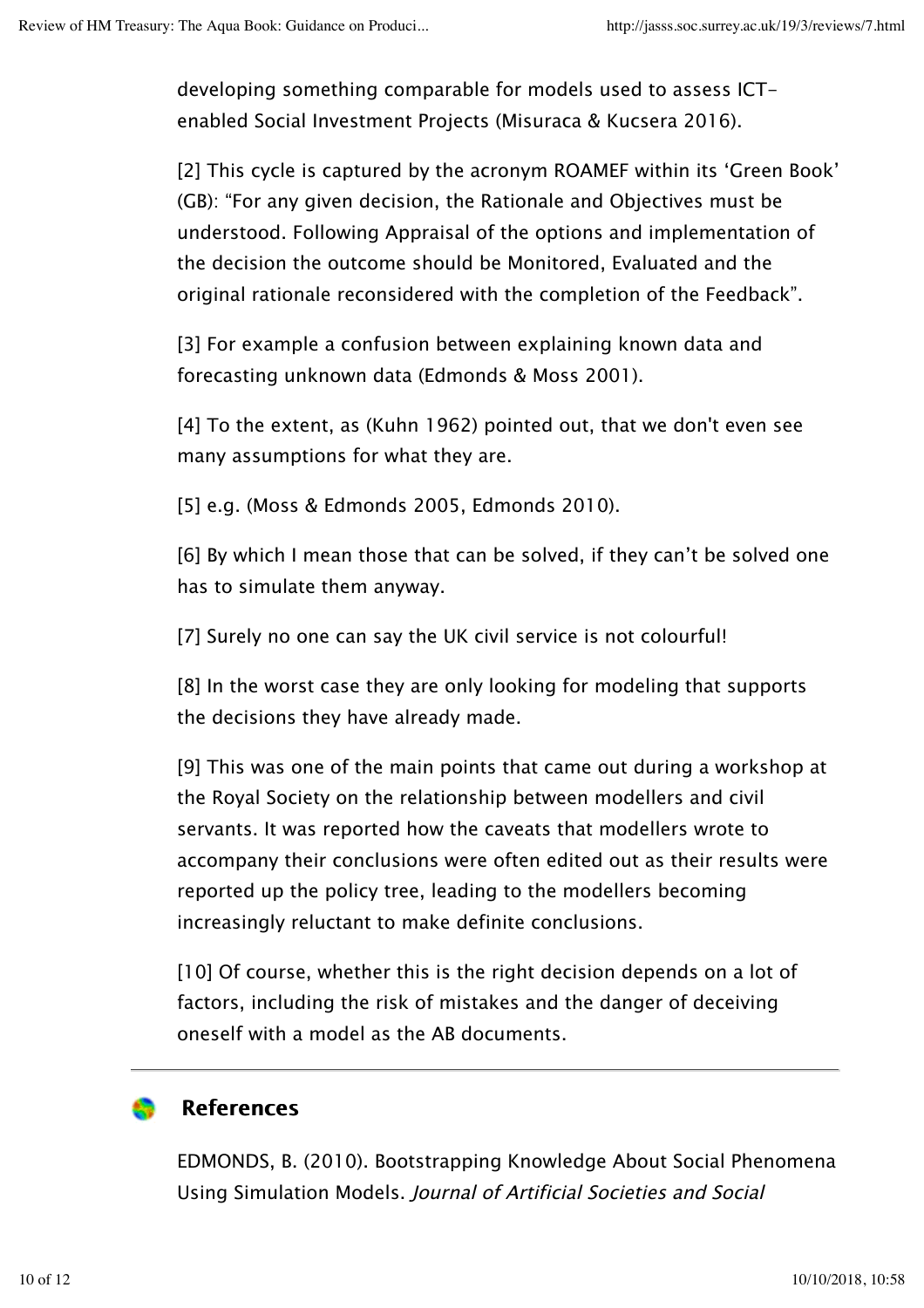Simulation, 13(1):8. http://jasss.soc.surrey.ac.uk/13/1/8.html.

EDMONDS, B. & Gershenson, C. (2015). Modelling Complexity for Policy: opportunities and challenges. In Geyer, R. & Cairney, P. (eds.) Handbook on Complexity and Public Policy. Cheltenham: Edward Elgar, 205-220.

EDMONDS, B. & Moss, S. (2001). The Importance of Representing Cognitive Processes in Multi-Agent Models, Artificial Neural Networks - ICANN'2001, August 2001, Vienna, Austria. In: Dorffner, G., Bischof, H. and Hornik, K. (eds.), Lecture Notes in Computer Science, 2130: 759-766.

EDMONDS, B. & Polhill, G. (2015). Open Modelling for Simulators. In Terán, O. & Aguilar, J. (Eds.) Societal Benefits of Freely Accessible Technologies and Knowledge Resources. Hershey, USA: IGI Global, 237-254.

GRIMM, V., et al. (2014). Towards better modelling and decision support: Documenting model development, testing, and analysis using TRACE. Ecological Modelling, 280, 129-139. http://dx.doi.org/10.1016 /j.ecolmodel.2014.01.018.

HM TREASURY (2013a, updated 2015). The Green Book: appraisal and evaluation in central government. https://www.gov.uk/government /publications/the-green-book-appraisal-and-evaluation-in-centralgovernent.

HM TREASURY (2013b). Orange Book: Management of risk - Principles and Concepts. http://gov.uk/government/publications/orange-book.

HM TREASURY (2013c). Review of quality assurance of government models. http://www.gov.uk/government/publications/review-ofquality-assurance-of-government-models.

HM TREASURY (2015a). The Aqua Book: guidance on producing quality analysis for government. http://gov.uk/government/publications/theaqua-book-guidance-on-producing-quality-analysis-for-government.

HM TREASURY, Department for Business, Innovation & Skills, Department of Energy & Climate Change and  $+$  others (2015). Aqua Book resources.